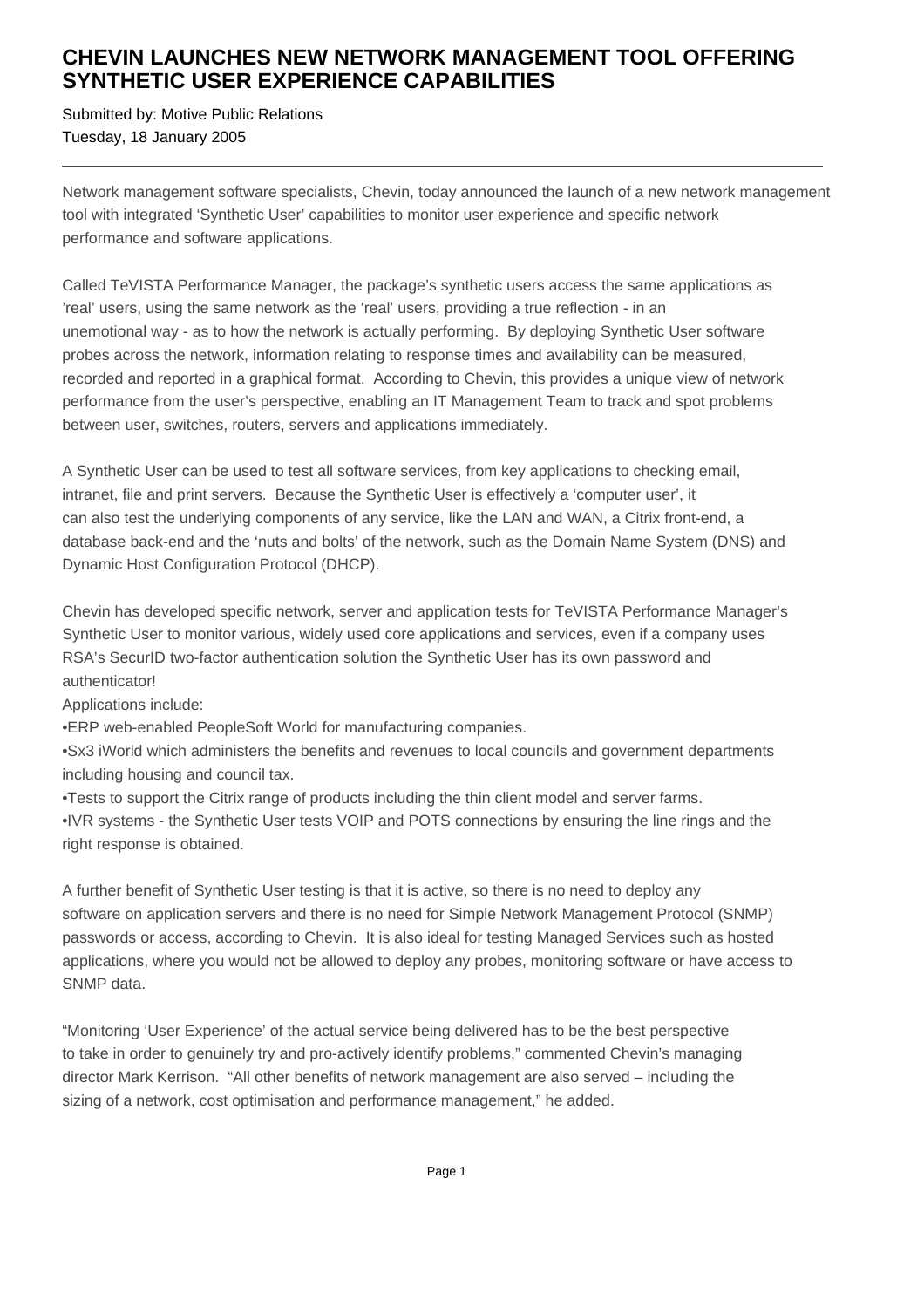The central management console is provided as a portal allowing information to be viewed from any browser. Users of the system can be provided with different login identifies which dictates the access that they are allowed within the system.

By measuring the responses of network components, TeVISTA Performance Manager is able to identify and therefore compare results of multiple components, providing the network manager the ability to quickly identify the cause of a 'network slowdown'. This has the added benefit of allowing the network team to ensure that valuable IT resource is working on the actual problem and ensure that 'time to fix' is kept to a minimum.

Where the IT department provides services to users and these are governed by Service Level Agreements, Synthetic User technology provides irrefutable evidence that agreed targets are being met.

## Notes to Editors

TeVISTA Performance Manager key features:

- • Distributed Synthetic User software probes provide a 'user perspective' for all locations, for all applications
- • Web Portal design makes configuration and access easy for any user from any location
- Service Level Agreement (SLA) reports make measurement and reporting of SLAs an automated task
- Full alerting on breach of performance thresholds
- • Multiple report display and analysis
- • Multiple applications tests, including Oracle, SQL, Citrix, Exchange, Lotus Notes, File and Print Service, Interactive Voice Response, Voice Over IP, plus a wide range of network, server and infrastructure tests
- • Bespoke Application tests can be added by building on an extensive library of standard tests
- • Complete access to historical test data allows simple analysis of 'before and after' impact of new applications

• Consistent 'active' testing eliminates the need to deploy any agents on servers or to have access to SNMP or other management information, vital when dealing with either managed, hosted or 3rd party network services or applications.

## About Chevin

Established in 1989 Chevin enables organisations to monitor, manage and maintain network enterprises at all locations, worldwide. Chevin accomplishes this by providing network management through distributed and proactive software probes, unique 'troubleshooting at source' technology, and application performance management solutions that manage the entire network performance and infrastructure. Offering unrivalled visibility of performance and activity at the fraction of the cost compared to traditional hardware probes.

Chevin's Synthetic User probes provide real user experience management enabling IT managers to visualise, monitor and pro-actively manage the network infrastructure. The products are easy to use, scaleable, have low cost of ownership and benefit from on-going and regular support from Chevin during the entire life of the products.